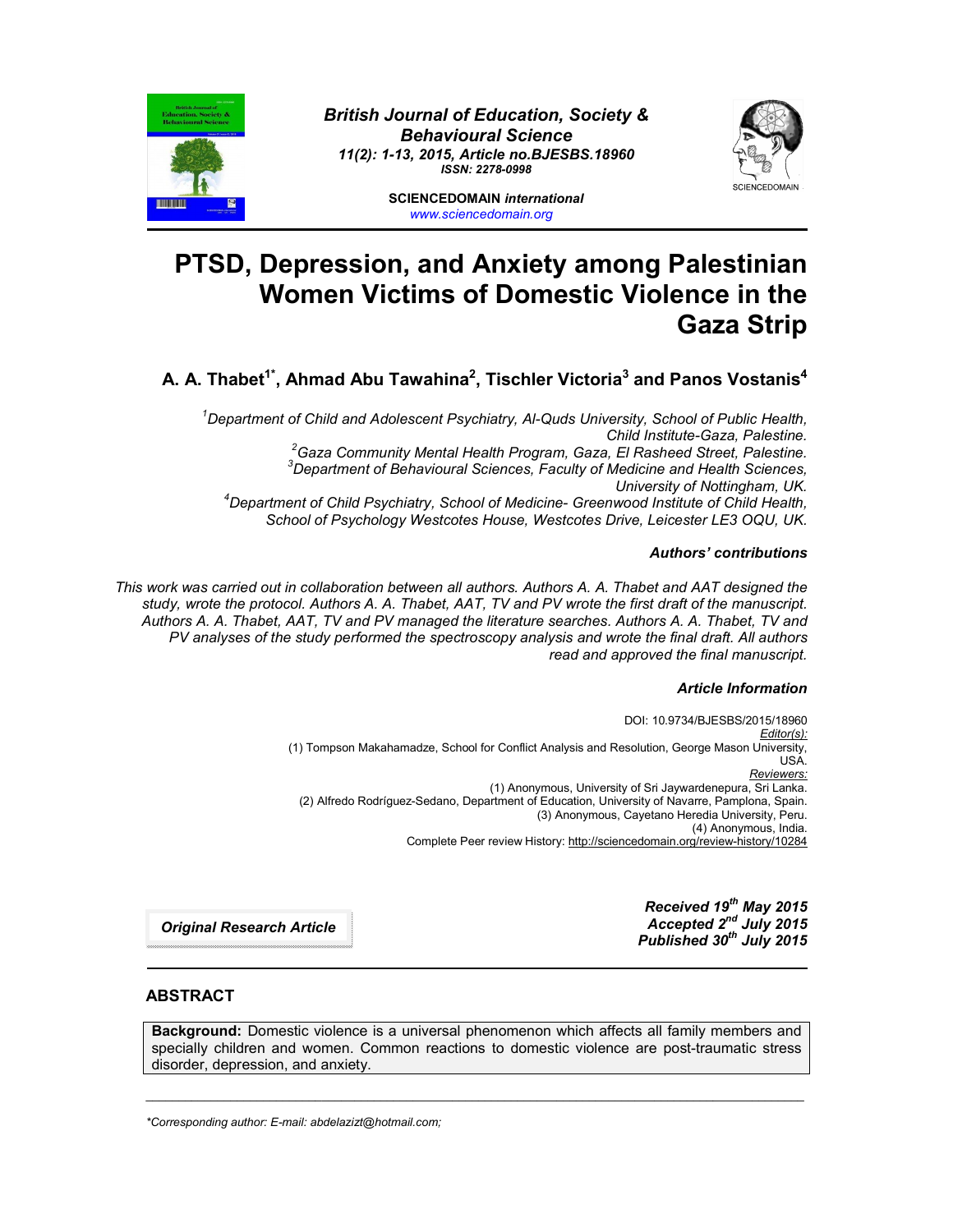**Aims:** The aim of this study is to find type and severity of domestic violence against Palestinian women in the Gaza Strip, and to investigate whether it is associated with mental health problems such as post-traumatic stress disorder, depression, and anxiety.

**Methods:** The study sample included 622 Palestinian women randomly selected from the five areas of the Gaza Strip aged from 18 to 50 years (mean age = 31.5 years). They were interviewed using questionnaires including Sociodemogrophic variables, Conflicts Tactics Scale, post-traumatic stress disorder scale, Beck Depression Inventory, Taylor manifestation Anxiety Scale.

**Results:** The study showed that psychological assault was 56.91%, physical assault 37.3%, physical injury 12.06%, and sexual assault was 7.14%.

The study showed that domestic violence was significantly higher in women living in villages than in cities or camps. Also, women living in villages experienced more psychological abuse than women living in cities or camps.

The study showed that 71 women (11.4%) had been diagnosed as post-traumatic stress disorder, 15% had moderate to severe depression, and 29.9% had very severe anxiety.

The study showed that psychological assault toward women was positively correlated to depression, anxiety, and posttraumatic stress disorder. Also, there were significant positive relationships between physical assault and depression, anxiety, and posttraumatic stress symptoms. Physical injury and sexual assault were significantly positively related to post traumatic stress disorder, depression, and anxiety.

**Conclusion:** The study showed that one third Palestinian women exposed to physical violence and half of them exposed to psychological violence which lead to post-traumatic stress disorder depression, and anxiety. So, a great need for more programs for women victims of domestic violence in Palestinian society are needed with well trained professionals in the field of psychological support and therapy. More specific programs should be established in Gaza to enable women of using new coping strategies with difficulties. Also, training programs including primary health care professional such physicians, nurses, social service experts, and midwives should be provide to enable them of early detection of victims of violence and provide social support to these women.

*Keywords: Anxiety; depression; domestic violence; Palestinian women; PTSD.*

# **1. INTRODUCTION**

Gaza Strip is a narrow piece of land lying on the coast of the Mediterranean sea. Its position on the crossroads from Africa to Asia made it a target for occupiers and conquerors over the centuries. Gaza Strip is very crowded place with area 365 sq. Km and constitute 6.1% of total area of Palestinian territory land. The Gaza Strip is home to a population of more than 1.76 million people, including 1.26 million Palestine refugees. For the last decade, the socioeconomic situation in Gaza has been in steady decline. Years of conflict and closure have left 80 per cent of the population dependent on international assistance. The tightened blockade, imposed following the Hamas takeover of Gaza in June 2007, has decimated lives and livelihoods, resulting in the impoverishment and dedevelopment of a highly skilled and welleducated society. Despite adjustments made to the blockade by the Government of Israel in June 2010, restrictions on imports and exports continue to severely hamper recovery and reconstruction. Over half a million Palestine refugees in Gaza live in the eight recognized

Palestine refugee camps, which have one of the highest population densities in the world. That camps contain two thirds of the population of Gaza Strip who had been uprooted from their lands in 1948. Gaza Strip is composed of five provinces: North Gaza, Gaza city, Middle area, Khan Younis and Rafah [1].

The World Health Organization (WHO) defines violence as "the intentional use of physical force or power, threatened or actual, against oneself, another person, or against a group or community, that either results in or has a high likelihood of resulting in injury, death, psychological harm, maldevelopment, or deprivation" [2].

Others, refers domestic violence to a pattern of physical, sexual, and/or psychological behaviors perpetrated by a current or former intimate partner [3].

The WHO study called "Women's Health and Domestic Violence against Women" surveyed 10 countries and 24,000 women and showed prevalence of domestic violence. Physical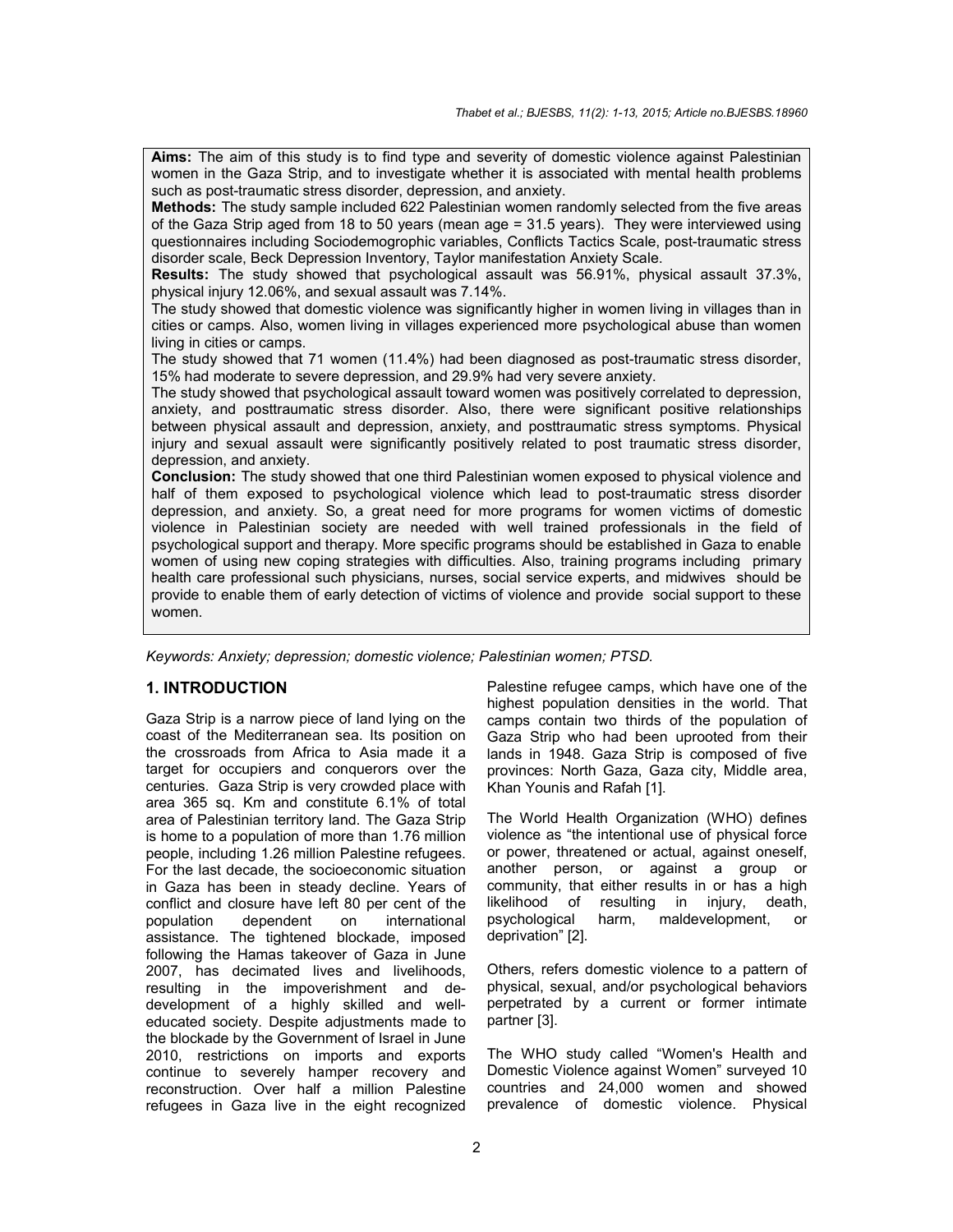violence from their partners was reported in 23– 49% of those women, and sexual violence was reported in 10–50% of them [4].

Other studies of domestic violence in non-Western contexts suggest that traditional norms may still exert an influence on the status of women. For example, a study of Sri Lankan medical students [5] and Jordanian men [6] revealed that strong patriarchal beliefs were used to justify violence against women. A previous study involving Palestinian women found that 13- 69% strongly agreed that wife beating was justified under certain circumstances, for example, when a wife was sexually unfaithful [7].

Sociodemographic variables such as younger age and limited decision-making power are significant predictors of both physical and psychological abuse of single, never-married Palestinian women; religion was found to be significant for psychological abuse alone [8].

A number of previous studies have examined the incidence of domestic violence and attitudes towards male to female spousal abuse in Arabic countries and Islamic cultures. In a reported the results of two national surveys of married Palestinian woman living in the West Bank and Gaza strip. Living in rural areas and camps, poverty, unemployment, being a Muslim, husbands has a low level of education and women having a higher educational level than their husbands were factors predicted domestic violence in women [6]. In Syria, 26% of married women reported at least three instances of abuse during the year, while weekly battering occurred among 3.3% of married women [9]. Similarly, Bedouin Arab women in Israel have a 48% lifetime exposure rate to violence in their families [10]. Another, family public health survey from Iraq documented that 83.1% of women reporting at least one form of marital control. Overall, younger married women were the most likely to report restrictions; 74.5% of those aged 15 to 24 years reported having to ask permission to seek health care, compared to 60.3% of those aged 40 to 49 years. As for emotional or psychological violence, 33.4% of women reported at least one form of violence and 21.2% of women experienced physical violence [11].

In 2006, the Palestinian Central Bureau of Statistics (PCBS) conducted a Domestic Violence Survey examining instances of abuse among ever-married women; single, nevermarried women over 18 years; children; and the elderly [12]. For ever-married women, it was found that 23.3% suffered physical abuse from their husbands, 61.7% psychological abuse, and 10.9% sexual abuse at least once during the year 2005. There were higher rates of all forms of abuse in the West Bank compared to the Gaza Strip. For single, never-married women the rates were found to be 25% for physical abuse and 52.7% for psychological abuse experienced at least once during the year 2005. Similar to their ever-married counterparts, the West Bank had higher rates of abuse than the Gaza Strip.

In Saudi Arabia, it was revealed that 30% of male respondents had been violent toward a female family member, with female misbehavior cited as the main reason for the abuse, in addition to disapproval over dress and conduct for unmarried women. The most likely targets of such violence were, in order of likelihood, sisters, mothers, sisters-in-law, aunts, and wives [13]. In a study of Qatari female students, 80% of whom were single never-married women, it was found that 39% were abused by their brothers, 38% by their fathers, and 22% reported abuse from their mothers [14].

National research on violence against women in Turkey revealed 39% of women were physically and 15% sexually abused by their partner, whereas 18% were physically and 3% were sexually abused by a non-partner. The same research noted that the most common perpetrators in non-partner abuse were fathers (42%), mothers (32%), and brothers (16%) [15]. The data from the Spanish Women's Institute report that 10% of women above the age of 18 have been exposed to intimate-partner violence [16].

In study were conducted with 96 women recruited from community health clinics serving low-income women in an urban U.S. city showed that all women had experienced some type of physical violence in the past year based on the eligibility criteria, most women experienced severe physical or sexual IPV in the past year (88.5%). In the past 6 months, 22% of women experienced no IPV or psychological IPV only, while 16% experienced minor physical or sexual intimate-partner violence and 62.5% experienced severe physical or sexual IPV. Fifty two percent of women were experiencing intimate-partner violence from their current partner, while 48% were experiencing IPV from a former partner [17].

In another study of community sample of 4,114 in Bangladesh women of age 15 to 49 years having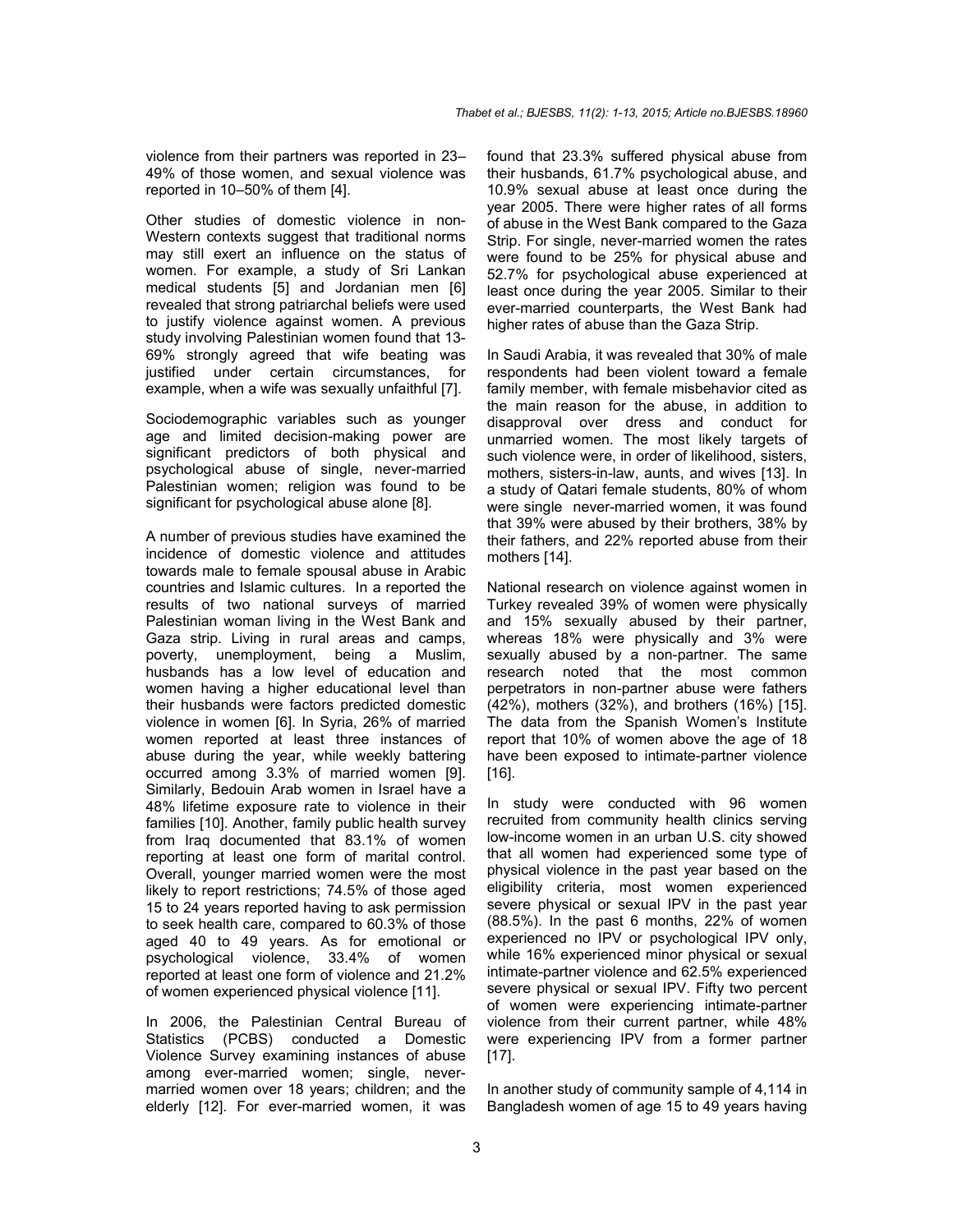at least one child, more than half of the women (53.9%) were found to be exposed to IPV [18].

There is overwhelming evidence that intimate partner violence (IPV) is a major contributor to the ill-health of its women survivors. For example, an extensive review of the literature found that IPV posed a significant risk to women's physical health, including increased mortality, injury, disability, chronic pain. In a Taiwanese study of 109 abused women found that the medium- and high-risk groups for lifethreatening situations accounted for 82.6% of all subjects, and 93.6% of all subjects were in a high score Yahia group of post-traumatic responses Among the 10 symptom dimensions of psychophysiological symptoms, anxiety had the highest standardized mean score, followed by obsession, depression, and somatization. The lifethreatening situations had significant positive correlation with the overall post-traumatic responses, the responses of intrusion, and the general severity index (GSI). Overall posttraumatic responses, intrusion, and avoidance were all positively associated with GSI [19].

Experience of domestic violence is associated with numerous deleterious effects on mental. social and emotional wellbeing. For example, it is associated with posttraumatic stress disorder (PTSD) [20,21], anxiety, gynaecological and digestive disorders [22], and depression [23], low self-esteem [24]. The experience of domestic violence is associated with a number of demographic factors such as poverty [25].

Studies have demonstrated that living with a violent intimate male partner is harmful to the psychological conditions of the victimized women. Mental health consequences of exposure to domestic violence against women commonly include depression, posttraumatic stress disorder (PTSD), anxiety, suicidal behavior, abuse of alcohol and/or other substances, and personality disorders [26-34].

The aim of this study is to find type and severity of domestic violence against Palestinian women in the Gaza Strip, and to investigate whether it is associated with mental health problems such as post-traumatic stress disorder, depression, and anxiety.

# **2. METHODS**

### **2.1 Participants**

The study sample included 622 Palestinian women randomly selected from the five areas of the Gaza Strip aged from 18 to 50 years. We selected the sample according to the population density of the Gaza Strip. We gave the data collectors the total number of women from each area (Gaza Strip is divided in to 5 areas). Each Data collector had the exact number of women to be interviewed. From Each area one street was chosen and every other home was entered and the women were informed about the purpose of the study and signed a consent form and were told that the information will kept confidential with the researcher co do the interview. Data collection was done by a will trained group of 10 community health workers. Data was collected in July to September 2009.

These workers were based in the (Women Empowerment Project'-WEP). Women Empowerment Project had three centers one in Gaza City, Middle area, and South of Gaza- It is a part of (Gaza Community Mental Health-CMHP).

### **2.2 Measures**

#### **2.2.1 Socio demographic scale**

Sociodemographic data were collected on the women's socio-demographic characteristics, including age, number of children, place of residence, education, marital status, occupational status, and, if married, and husband's occupation.

#### **2.2.2 Revised conflict tactics scale [34]**

Conflict Tactics Scale included subscales measuring physical, sexual, and psychological, and injury due to domestic violence. A previous version of the CTS was used for a study on domestic violence in the Palestinian territories [6]. This self-report instrument measures the frequency of physical abuse, verbal violence, sexual violence, reasoning tactics, and injury within an intimate relationship. Participants were asked to report the frequency with which they performed the various behavioral conflict resolution tactics in the previous year. Specifically, 12 items from the Physical Assault subscale, 8 items from the Psychological Aggression subscale, 3 items from the Sexual Coercion subscale, and 6 items from the Injury subscale were used to measure intimate partner physical assault, psychological abuse, and sexual coercion. Participants were asked to report on the frequency of each of the abusive acts occurring in a partner conflict situation over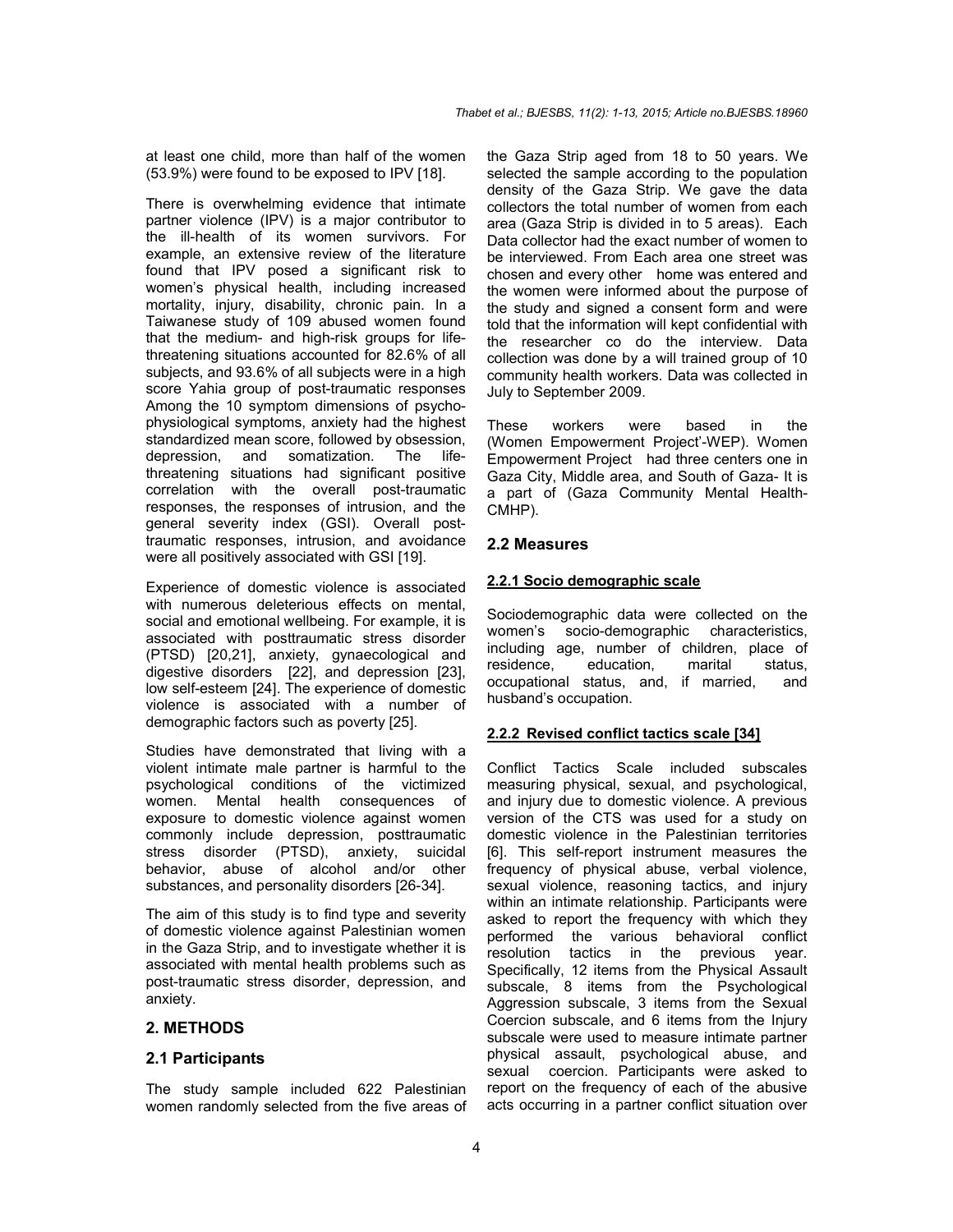the past year using a 7-point scale, with the following response options:  $0 =$  never,  $1 =$  once,  $2 =$  twice,  $3 = 3$  to 5 times,  $4 = 6$  to 10 times,  $5 =$ 11 to 20 times, and  $6 =$  more than 20 times. The total scores for each subscale were calculated by adding up the midpoints of the response categories for each item (e.g., the midpoint for the 6 to 10 times response was 8). In this study, the Cronbach's alpha coefficient was .92 for the Physical Assault subscale, .88 for the Psychological Aggression subscale, .89 for the Sexual Coercion subscale, and .88 for the Injury subscale.

## **2.2.3 Posttraumatic stress disorder checklist [35]**

This checklist contains 17 items adapted from the DSM-IV PTSD symptom criteria. The 17 PTSD symptoms are rated by the participant for the previous month on a scale indicating the degree to which the respondent was bothered by a particular symptom from 1 (not at all) to 5 (extremely). Items can be categorized as follows: items 1-4, 17 are for criteria B (intrusive reexperiencing); items 5-11 are for criteria C) avoidance and numbness); and items 12-16 are for criteria D (hyperarousal). Respondents are asked to rate on a 5-point Likert scale  $(1 = not at$ all to  $5$  = extremely) the extent to which symptoms troubled them in the previous month. Using the recommended Posttraumatic Stress Disorder Checklist cutoff score of 50, Blanchard found cut of point of 44 [35]. Previous research has suggested using as a minimum sum either a score of 3 or 4 on a symptom for it to count as positive towards the diagnosis. This scale was used in previous studies and showed high reliability and validity [36]. In this study, the Cronbach's alpha coefficient was high and acceptable .91.

## **2.2.4 The taylor manifestation anxiety scale (TMAS) [37]**

Taylor developed one of the first measures of chronic, manifest anxiety, Taylor's Manifest Anxiety Scale (MAS). Taylor's scale consisted of items selected from the Minnesota Multiphase Personality Inventory. We used the Arabic version with 50 items and answer is "Yes= 1" or "No= 0. The score ranged from (0- 16 no anxiety), (17- 20 Mild anxiety), (21- 26 moderate anxiety), and (27- 29 severe anxiety), and (30-50 very severe anxiety). 30 In this study, the Cronbach's alpha coefficient was high and acceptable .79.

#### **2.2.5 Beck depression inventory [38]**

The long form of the BDI is composed of 21 questions or items, each with four possible responses. Each response is assigned a score ranging from zero to three (0, 1, 2, 3), indicating the severity of the symptom. Individual questions of the BDI -2 assess mood, pessimism, sense of failure, self-dissatisfaction, guilt, punishment, self-dislike, self-accusation, suicidal ideas, crying, irritability, social withdrawal, body image, work difficulties, insomnia, fatigue, appetite, weight loss, bodily preoccupation, and loss of libido. Items 1 to 13 assess symptoms that are psychological in nature, while items 14 to 21 assess more physical symptoms. The scores of the BDI-2 were, where a score  $\langle 20 \rangle$  = no depression, 21-31= mild depression, 32-41 = moderate depression, and  $42$  and above = severe depression. The Arabic version of the scale was used in the current study [39]. We calculated the reliability of the Beck Depression Inventory by using alpha Chronbach = 0.77.

# **2.3 Statistical Analysis**

Data analyses were performed using SPSS Version 18 (SPSS, Inc. Chicago, United States). The frequencies of categorical data are presented. Established cut-off scores were used to provide rates of likely PTSD, depression, and anxiety. The relationship between domestic violence, demographic variables, PTSD, depression, and anxiety was investigated using the Spearman correlation test, as the continuous scores were not normally distributed. Differences in mean scores for violence exposure, mental health problems and sociodemographic variables were tested using one way ANOVA.

Multivariate linear regression analyses were performed to determine predictors of total anxiety, PTSD, and depression scores by types of violence experienced.

# **3. RESULTS**

### **3.1 Sociodemographic Characteristics**

The selected sample included 622 Palestinian women. Mean age was  $30.61$  years (SD = 8.9). Most of women were married (64.1%). 22% were single, 8.8% were divorced and 5% were widowed. Almost 40% of women had finished secondary education, 10.8% had completed a diploma, and 20.7% had university degrees. The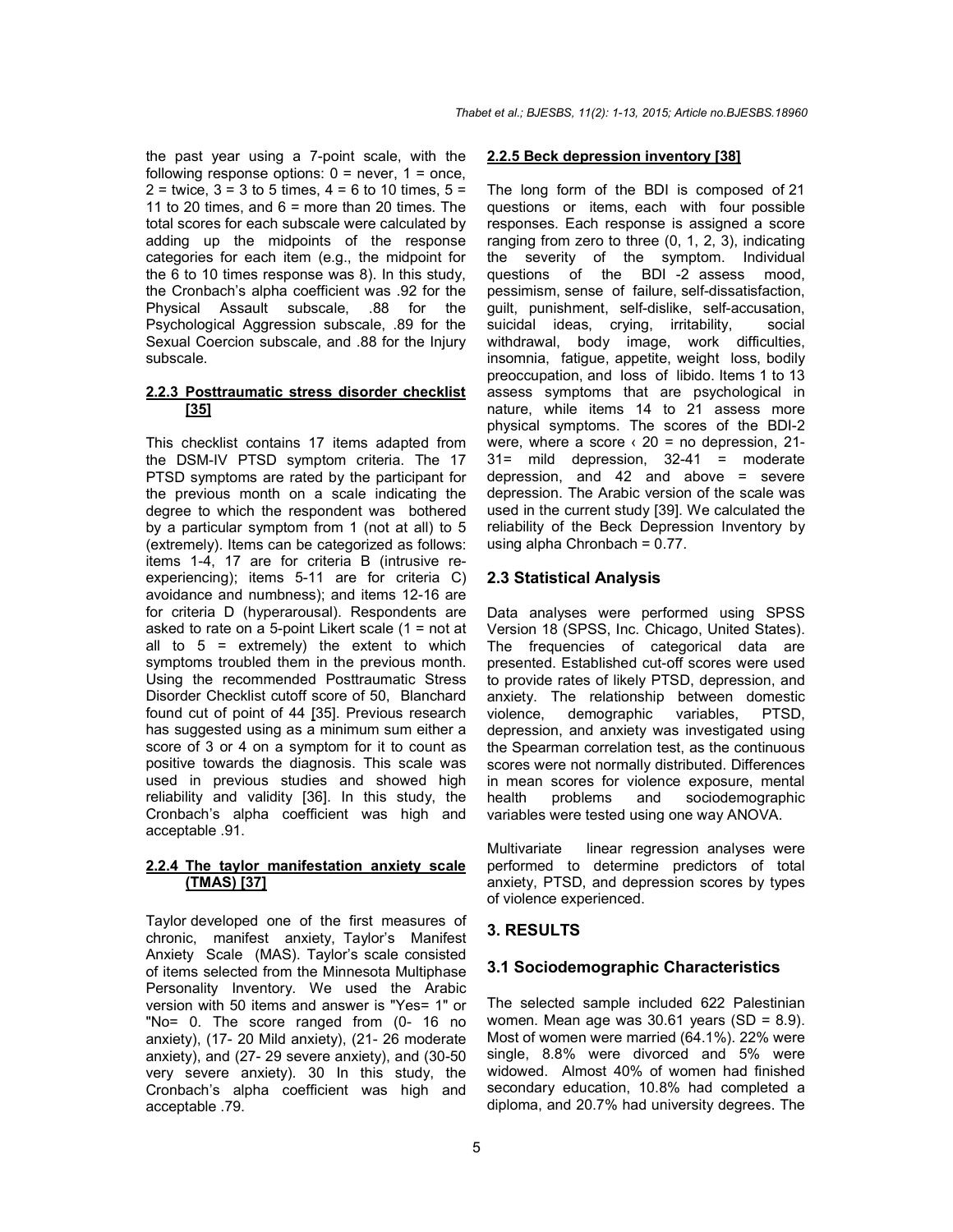majority (60.6%) lived in cities, 24.4% lived in refugee camps, and 15% lived in villages. For those women who were married, 68% of their husbands had finished secondary education. 11.8% had completed a high diploma, and 19.4% had university degrees. Eighty-eight percent of women were housewives, 2.4% were simple workers, and 9.3% were employees. Nearly 45% of women had 8 or more children, 33. 9% had 5-7 children, and 21.1% had 4 and less children. Almost two-thirds of the women were living on an average monthly family income of less than 270 US, 22.8% on less than \$450 US and 11.6% were earning \$451 or more (see Table 1).

### **Table 1. Sociodemographic characteristics of the study sample (N = 662)**

| Mean age of women in         | Mean age = 30.61, |                 |  |  |  |  |
|------------------------------|-------------------|-----------------|--|--|--|--|
| years                        | $SD = 8.9$        |                 |  |  |  |  |
| <b>Marital status</b>        | <b>No</b>         | $\overline{\%}$ |  |  |  |  |
| Single                       | 137               | 22.0            |  |  |  |  |
| Married                      | 399               | 64.1            |  |  |  |  |
| Divorced                     | 55                | 8.8             |  |  |  |  |
| Widowed                      | 31                | 5.0             |  |  |  |  |
| Type of residence            |                   |                 |  |  |  |  |
| City                         | 377               | 60.6            |  |  |  |  |
| Camp                         | 152               | 24.4            |  |  |  |  |
| Village                      | 93                | 15.0            |  |  |  |  |
| <b>Women education</b>       |                   |                 |  |  |  |  |
| <b>Illiterate</b>            | 15                | 2.4             |  |  |  |  |
| Elementary                   | 51                | 8.2             |  |  |  |  |
| Primary                      | 123               | 19.8            |  |  |  |  |
| Secondary                    | 233               | 37.5            |  |  |  |  |
| Diploma                      | 67                | 10.8            |  |  |  |  |
| University                   | 129               | 20.7            |  |  |  |  |
| High diploma                 | 3                 | .5              |  |  |  |  |
| High education               | 1                 | $\cdot$         |  |  |  |  |
| <b>Place of residence</b>    |                   |                 |  |  |  |  |
| North Gaza                   | 134               | 21.5            |  |  |  |  |
| Gaza                         | 199               | 32.0            |  |  |  |  |
| Middle area                  | 95                | 15.3            |  |  |  |  |
| Khan Younis                  | 118               | 19.0            |  |  |  |  |
| Rafah                        | 76                | 12.2            |  |  |  |  |
| Women job                    |                   |                 |  |  |  |  |
| House wife                   | 549               | 88.3            |  |  |  |  |
| Simple worker                | 15                | 2.4             |  |  |  |  |
| Employee                     | 58                | 9.3             |  |  |  |  |
| No of children               |                   |                 |  |  |  |  |
| 4 children and less          | 131               | 21.1            |  |  |  |  |
| 5-7 children                 | 211               | 33.9            |  |  |  |  |
| 8 and more children          | 280               | 45.0            |  |  |  |  |
| <b>Family monthly income</b> |                   |                 |  |  |  |  |
| Less than US\$ 270           | 408               | 65.6            |  |  |  |  |
| US\$ 271-450                 | 142               | 22.8            |  |  |  |  |
| US\$ 451-700                 | 53                | 8.5             |  |  |  |  |
| More than US\$ 701           | 19                | 3.1             |  |  |  |  |

## **3.2 Means, Standard Deviation, and Percentage of Domestic Violence**

The study showed that psychological assault was 56.91%, physical assault 37.3%, physical injury was 12.06%, and sexual assault was 7.14% (see Table 2).

#### **3.2.1 Sociodemographic variables and domestic violence**

In order to investigate the differences in violence and socioeconomic variables such as age, type of residence, education, place of residence, marital status, number of children, and monthly family income, a One way ANOVA test was performed in which each of the demographic variable was entered as independent variables and means of violence including subscales as dependent variable.

Age was recorded in three categories (18-29 years, 30-39 years, and 40-50 years). There were no statistically significant differences in exposure to all subscales of domestic violence between these age groups, or according to monthly family income, educational level of participants and occupational status. According to place of residence (village, city, and camp), post hoc tests revealed that total domestic violence was significantly higher in women living in villages than in cities or camps that women living in villages experienced more psychological abuse than women living in cities or camps  $(F= 4.56, p = 0.01)$ 

**Table 2. Means, standard deviation, and percentage of domestic violence**

| <b>Items</b>     | Mean  | SD    | %     |
|------------------|-------|-------|-------|
| Psychological    | 16.34 | 14.90 | 56.91 |
| assault          |       |       |       |
| Physical assault | 15.18 | 19.74 | 37.3  |
| Physical injury  | 5.91  | 9.60  | 12.06 |
| Sexual assault   | 1.5   | 4.31  | 7.14  |

### **3.3 Post Traumatic Stress Symptoms in Women**

Our results showed mean score for the posttraumatic stress disorder was 34.33 (SD= 12.62), with subscale mean scores of  $9.96$  (SD = 4.4) for intrusion, 14.10 (SD = 5.52 for avoidance, and  $10.26$  (SD =  $4.41$ ) for hyperarousal. Using the established cutoff point of 50 on the PCL, 71 women (11.4%) met the criteria for a diagnosis of post-traumatic stress disorder.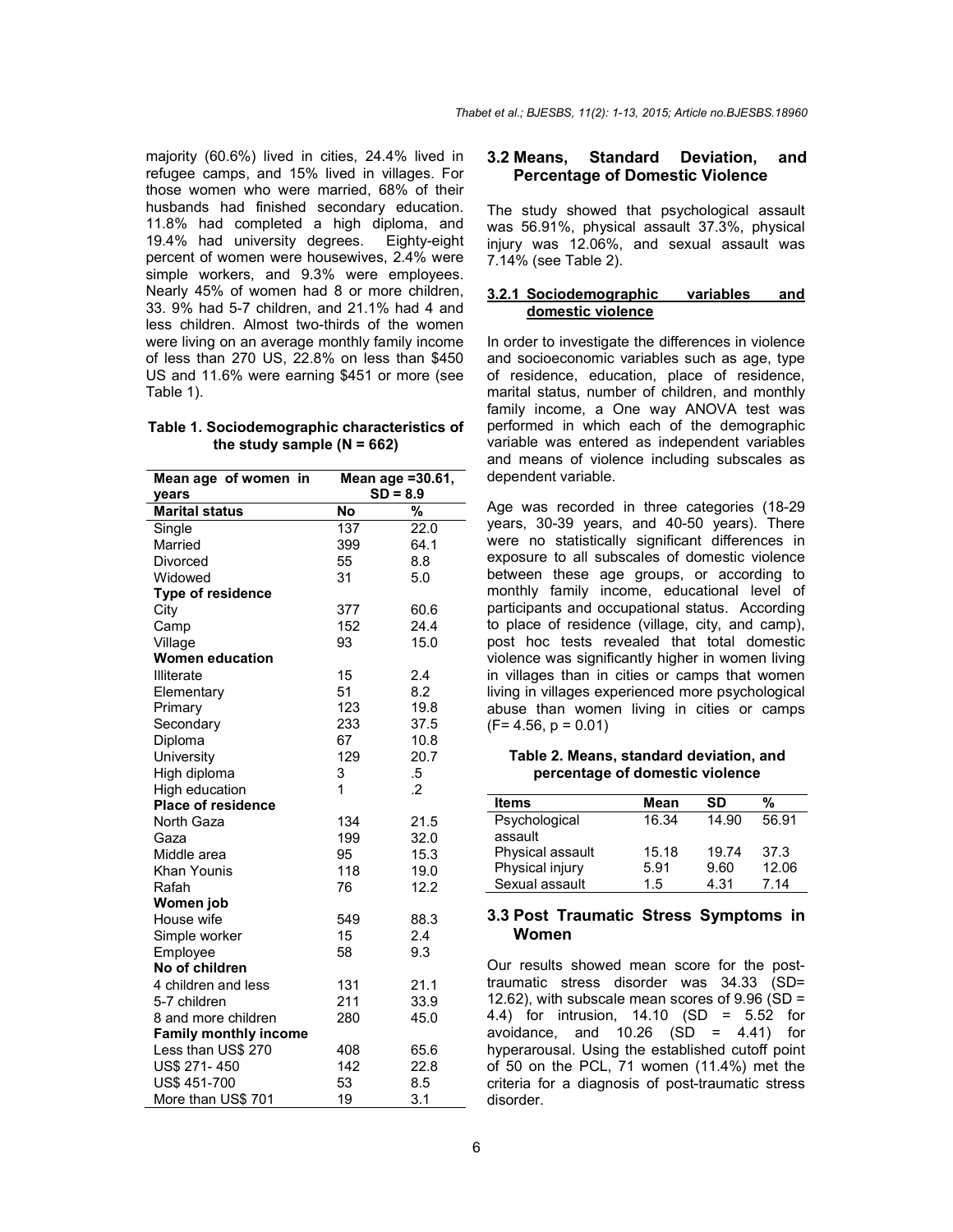In order to investigate differences in posttraumatic stress disorder scores according to socioeconomic variables such as age, type of residence, education, place of residence, marital status, number of children, and monthly family income, a One way ANOVA test was performed. Each of the demographic variables was entered as the independent variable and the PCL mean scores were entered as dependent variables. Women who were single, divorced, or widowed had higher post-traumatic stress disorder scores than women who were married  $(F=6.9, p =$ 0.001). Women living in cities had higher PTSD scores than those living in camps or villages (F= 5.66, p= 0.004). There were no significant differences in levels of post-traumatic stress disorder between groups according to monthly family income or educational level of women.

Linear regression analyses were performed to determine predictors of total post-traumatic stress disorder scores by types of violence experienced. The following subscale items were found to predict post-traumatic stress disorder: He insulted me  $(B = 0.15, p = 0.002)$ , I passed out from being hit on the head by him  $(B = 0.15,$  $p = 0.002$ ), I stomped out of the room or yard (B  $= 0.15$ ,  $p = 0.001$ ), he pushed or shoved me (B = 0.14,  $p = 0.001$ , he did something to spite me (B)  $= 0.14$ ,  $p = 0.001$ ), he burned or scalded me(B = 0.11,  $p = 0.01$ ), I needed to go to the doctor because of the fight, but he did not ( $B = 0.11$ ,  $p =$ 0.01).

## **3.4 Anxiety in Women**

The mean score for anxiety was  $25.11$  (SD = 9.57). Using the established anxiety cut off scores: 15.6% had no anxiety, 11.3 had mild anxiety, 25.9% had moderate anxiety, 17.4% had severe anxiety, and 29.9% had very severe anxiety.

A One way ANOVA test was performed in which each of the demographic variables were entered as independent variables with the mean scores for anxiety as dependent variables. Women who were single were more anxious than women who were married ( $F = 5.4$ ,  $p = 0.001$ ). No differences in reported anxiety were established between type of residence, educational level and monthly income.

Linear regression analyses were performed to determine predictors of total anxiety scores by types of violence experienced. The following subscale items were found to predict anxiety, I felt physical pain that still hurt the next day because of the fight we had  $(B = 0.19, p = 1)$ 0.001), he did something to spite me  $(B = 0.15, p)$ = 0.004), he accused me of being a lousy lover  $(B = 0.12, p = 0.01)$ , I stomped out of the room or yard ( $B = .09$ ,  $p = 0.04$ ).

#### **3.5 Depression in Women**

Depressive symptoms reported ranged from 0, which equated to no symptoms, to 57 symptoms, with a mean depression score of  $18.50$  (SD = 11.57).

Using the established cutoff score on the BDI-II (Gareeb, 2000) where a score  $\left($  20 = no depression, 21-31= mild depression, 32-41 = moderate depression, and 42 and

|                                                                         | Unstandardized<br>coefficients |            | <b>Standardized</b><br>coefficients |         | р    | 95.0%<br>confidence<br>interval for B |                       |
|-------------------------------------------------------------------------|--------------------------------|------------|-------------------------------------|---------|------|---------------------------------------|-----------------------|
|                                                                         | в                              | Std. error | <b>Beta</b>                         |         |      | Lower<br>bound                        | <b>Upper</b><br>bound |
| He insulted me                                                          | .69                            | .22        | .15                                 | 3.21    | .001 | .27                                   | 1.12                  |
| I passed out from being hit on<br>the head by him                       | 1.01                           | .30        | .15                                 | 3.41    | .001 | .43                                   | 1.59                  |
| I stomped out of the room or<br>vard.                                   | .73                            | .20        | .15                                 | 3.57    | .001 | .33                                   | 1.13                  |
| He pushed or shoved me.                                                 | .73                            | .22        | .14                                 | 3.26    | .001 | .29                                   | 1.17                  |
| He did something to spite me.                                           | .64                            | .21        | .14                                 | 3.07    | .001 | .23                                   | 1.05                  |
| He burned or scalded me.                                                | $-.85$                         | .31        | .11                                 | $-2.72$ | .01  | $-1.47$                               | $-.24$                |
| I needed to go to the doctor<br>because of the fight, but he did<br>not | .74<br>۰,                      | .28        | .11                                 | 2.61    | .01  | .18                                   | 1.30                  |

**Table 3. Linear regression analysis of total post-traumatic stress disorder and each of the violence items**

*R2 = 0.31, Std. error of the estimate = 10.49*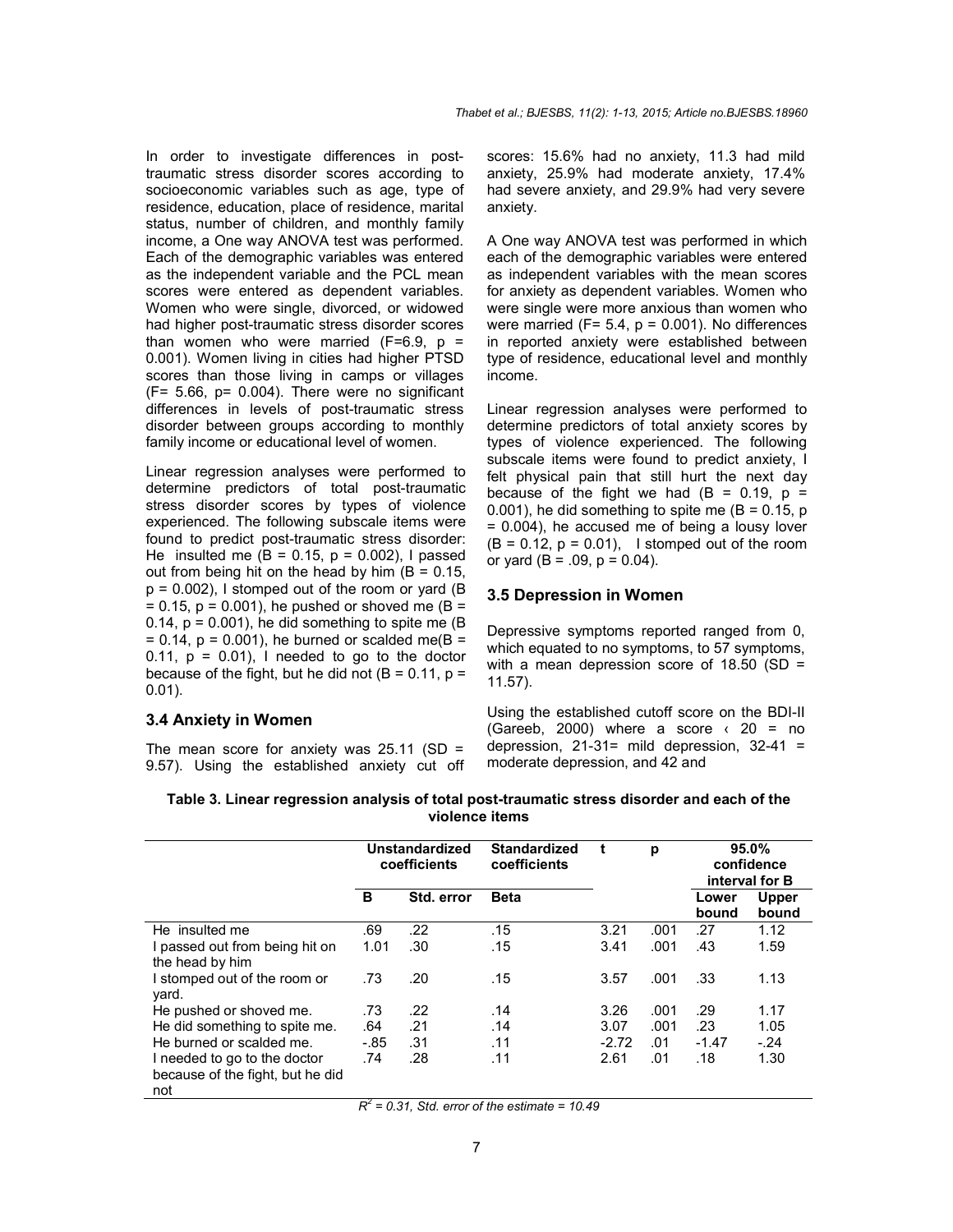above = severe depression, 57.5% of participants reported no depression, 27.5% had mild, 12.9% had moderate, and 2.1% reported severe depression.

One way ANOVA was performed in which depression total scores were entered as the dependent variable and sociodemographic variables were entered as independent variables. Women who were single reported more depression than those who were divorced, widowed, or married  $(F=8.5, p = 0.001)$ . No other significant differences were found in depression scores and other sociodemographic variables.

In order to investigate which types of violence may predict depression scores, a linear regression analysis was performed. Total depression (BDI-II) scores were entered as the dependent variable and each of the violence items entered as independent variables. The following subscale violence items predicted depressive symptoms in women: Minor psychological aggression: 'he insulted or swore at me' ( $B = 0.15$ ,  $p = 0.001$ ), 'he did something to spite me' ( $B = 0.19$ ,  $p = 0.001$ ), I felt physical pain that still hurt the next day because of the fight we had' (B=  $0.16$ ,  $p = 0.001$ ), someone threatened to have sexual activity against my will (B= 0.11,  $p = 0.01$ ) and he accused me of being a lousy lover ( $B = 0.12$ ,  $p = 0.01$ ).

# **3.6 Relationships of Domestic Violence, Women's Symptoms of Posttraumatic Stress, Anxiety, and Depression**

Our results showed the direct relationships of domestic violence, women's symptoms of posttraumatic stress, anxiety, and depression.

|                                                                                        | <b>Unstandardized</b><br>coefficients |            | <b>Standardized</b><br>coefficients |       | p     | 95.0% confidence<br>interval for B |                       |  |
|----------------------------------------------------------------------------------------|---------------------------------------|------------|-------------------------------------|-------|-------|------------------------------------|-----------------------|--|
|                                                                                        | в                                     | Std. error | <b>Beta</b>                         |       |       | Lower<br>bound                     | <b>Upper</b><br>bound |  |
| (Constant)                                                                             | 21.41                                 | 0.48       |                                     | 44.40 | 0.001 | 20.47                              | 22.36                 |  |
| I felt physical pain that<br>still hurt the next day<br>because of the fight we<br>had | 0.68                                  | 0.15       | 0.19                                | 4.41  | 0.001 | 0.38                               | 0.98                  |  |
| He did something to<br>spite me.                                                       | 0.47                                  | 0.14       | 0.15                                | 3.26  | 0.001 | 0.18                               | 0.75                  |  |
| He accused me of<br>being a lousy lover.                                               | 0.45                                  | 0.17       | 0.12                                | 2.70  | 0.01  | 0.12                               | 0.78                  |  |
| I stomped out of the<br>room or yard.                                                  | 0.31                                  | 0.15       | 0.09                                | 2.10  | 0.04  | 0.02                               | 0.60                  |  |

**Table 4. Linear regression analysis of total anxiety and each of the violence items**

*R2 = 0.19, Std. error of the estimate= 7.81*

#### **Table 5. Linear regression analysis of total depression and each of the violence items**

|                                                                                     | <b>Unstandardized</b><br>coefficients |            | <b>Standardized</b><br>coefficients | t       | р     | 95.0%<br>confidence<br>interval for B |                       |  |
|-------------------------------------------------------------------------------------|---------------------------------------|------------|-------------------------------------|---------|-------|---------------------------------------|-----------------------|--|
|                                                                                     | В                                     | Std. error | <b>Beta</b>                         |         |       | Lower<br>bound                        | <b>Upper</b><br>bound |  |
| (Constant)                                                                          | 13.15                                 | 0.62       |                                     | 21.35   | 0.001 | 11.94                                 | 14.36                 |  |
| He insulted me                                                                      | 0.61                                  | 0.21       | 0.15                                | 2.94    | 0.001 | 0.20                                  | 1.02                  |  |
| He did something to spite<br>me.                                                    | 0.81                                  | 0.20       | 0.19                                | 4.10    | 0.001 | 0.42                                  | 1.20                  |  |
| I felt physical pain that still<br>hurt the next day because<br>of the fight we had | 0.77                                  | 0.21       | 0.16                                | 3.61    | 0.001 | 0.35                                  | 1.18                  |  |
| Did someone threatened to<br>have sexual activity without<br>your will              | 0.74                                  | 0.28       | 0.11                                | $-2.70$ | 0.01  | 1.28                                  | 0.20                  |  |
| He accused me of being a<br>lousy lover.                                            | 0.60                                  | 0.23       | 0.12                                | 2.66    | 0.01  | 0.16                                  | 1.05                  |  |

*R2 = 0.15, Std. error of the estimate= 4.81*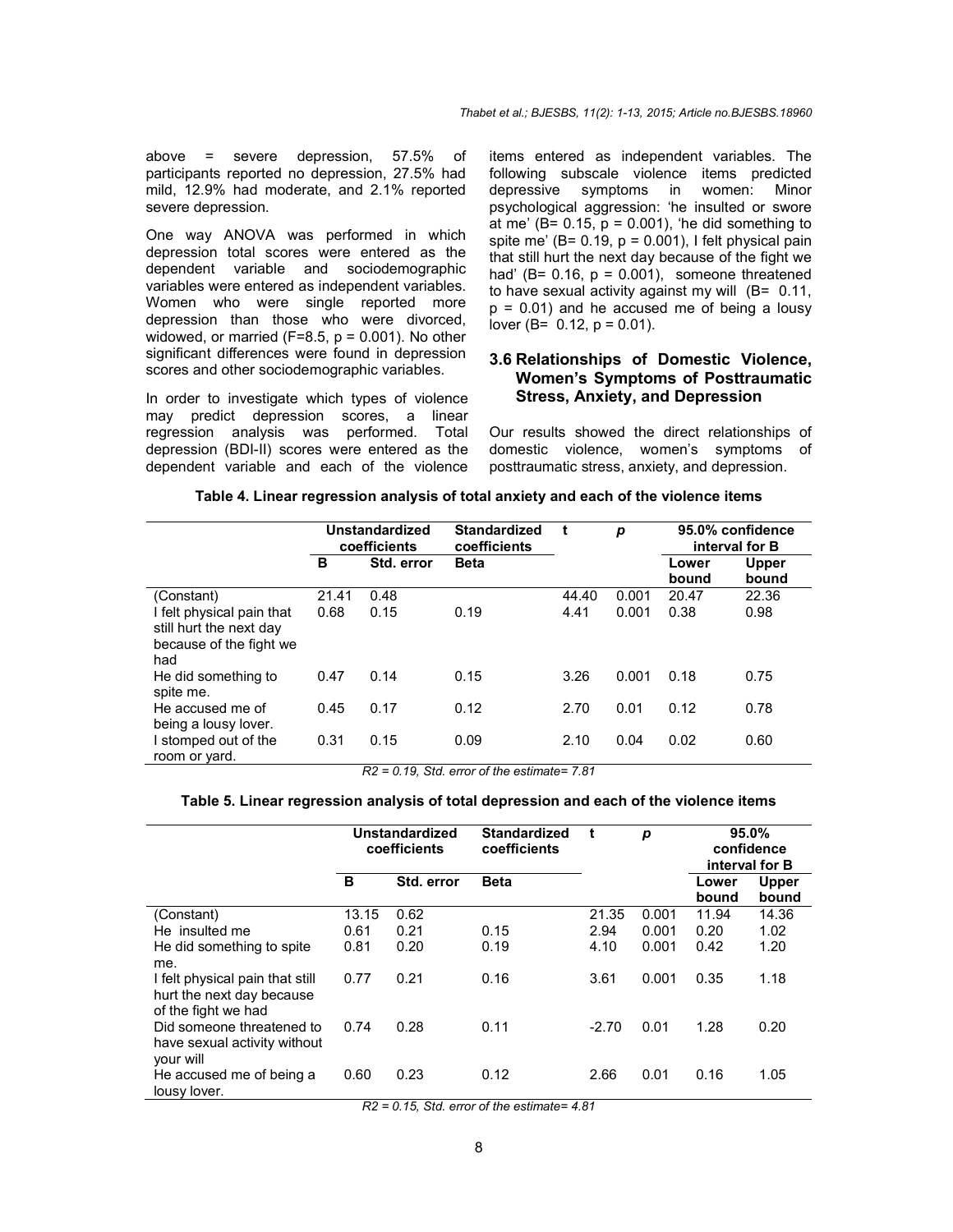The study showed that psychological assault toward women was positively correlated to and depression ( $r = .42$ ,  $p < .01$ ) anxiety ( $r = .39$ , p  $\leq$ .01) and posttraumatic stress ( $r = .52$ ,  $p \leq .01$ ) symptoms. Also, there were significant positive relationships between physical assault and depression ( $r= .30$ ,  $p < .01$ ), anxiety ( $r= .31$ ,  $p$  $\leq$ .01), and posttraumatic stress ( $r = .41$ ,  $p \leq .01$ ) symptoms. Also, there were significant positive relationships between physical injury and depression ( $r = 0.28$ ,  $p < 0.01$ ), anxiety ( $r = 0.33$ , p  $\leq$ .01) and posttraumatic stress ( $r = .39$ ,  $p \leq .01$ ) symptoms. Sexual assault was positively related to anxiety ( $r= .20$ ,  $p < .01$ ) and posttraumatic stress ( $r = .21$ ,  $p < .01$ ) symptoms.

### **4. DISCUSSION**

The present study aimed to assess prevalence of domestic violence and relationship to mental health problems of women including PTSD, anxiety, and depression. As shown in our results Palestinian women in the Gaza Strip exposed to domestic violence which include psychological, physical assault, physical injury, and sexual assault. The study showed that 56.91% reported psychological and 37.3% reported physical assault, 12.06% reported physical injury, and 7.14% reported sexual assault. Our results consistent with previous study which found that 23.3% suffered physical abuse from their husbands, 61.7% psychological abuse, and 10.9% sexual abuse at least once during the year 2005 [12]. Similarly in study of Qatari female students, found that 39% were abused by their brothers, 38% by their fathers, and 22% reported abuse from their mothers [14]. Our findings were consistent with another study of Bangladesh women which more than half of the women (53.9%) were exposed to IPV [18]. This study rate of domestic violence is more than found in study of WHO study which showed that 23–49% of women reported physical violence 10–50% reported sexual violence [4]. So, the effect of IPV on society is now viewed not only as a human right issue but also as a public health issue.

Similarly, in study of Palestinian women living in refugee camps in Jordon showed that 78% experienced one form or more of intimatepartner violence. Nearly half of the women were victims to either two (24.3%) or three (22.7%) different types of intimate- partner violence. The most-reported type of intimate- partner violence to which the participants were victims was control by the partner (73.7%), followed by economic intimate- partner violence, reported by 53.3%, and emotional intimate-partner violence, reported by 50.3% of the women [40].

This study showed that 11.4% met the criteria for a diagnosis of post-traumatic stress disorder, 47.1% had severe to very severe anxiety, and 15% of women reported moderate to severe depression. The study showed significant and positive relationships between of psychological, physical assault, injury, and sexual abuse and all women's mental health problems including posttraumatic stress disorder, depression, and anxiety. Similarly, others found moderate to severe depression to be a problem among battered women that was predicted by physical abuse coupled with daily stress [22]. Moreover, other study found that prevalence of major depressive disorder (MDD) among women who had endured intimate partner violence was 68 percent for lifetime MDD and 18 percent for current major depressive disorder [41].

**Table 6. Means, standard deviations and intercorrelations of study variables**

|                             | М          | SD          | 1   | $\mathbf{2}$ | 3    | 4    | 5    | 6    | 7    | 8    | 9    | 10   |
|-----------------------------|------------|-------------|-----|--------------|------|------|------|------|------|------|------|------|
| 1. Psychological<br>assault |            | 16.34 14.90 | 1   |              |      |      |      |      |      |      |      |      |
| 2. Physical assault         |            | 15.18 19.75 | .69 | 1.00         |      |      |      |      |      |      |      |      |
| 3. Physical injury          | 5.91       | 9.60        | .58 | .76          | 1.00 |      |      |      |      |      |      |      |
| 4. Sexual assault           | 1.50       | 4.31        | .37 | .52          | .59  | 1.00 |      |      |      |      |      |      |
| 5. Depression               |            | 18.50 11.57 | .42 | .30          | .28  | .08  | 1.00 |      |      |      |      |      |
| 6. Anxiety                  | 25.14 8.65 |             | .39 | .31          | .33  | .20  | .56  | 1.00 |      |      |      |      |
| 7. PTSD                     |            | 34.32 12.62 | .52 | .41          | .39  | .21  | .69  | .60  | 1.00 |      |      |      |
| 8. Intrusion<br>subscale    | 9.96       | 4.44        | .50 | .41          | .39  | .23  | .55  | .50  | .86  | 1.00 |      |      |
| 9. Avoidance<br>subscale    | 14.10 5.52 |             | .43 | .32          | .31  | .15  | .64  | .52  | .90  | .65  | 1.00 |      |
| 10. Arousal<br>subscale     | 10.26 4.41 |             | .45 | .35          | .33  | .17  | .61  | .56  | .87  | .64  | .68  | 1.00 |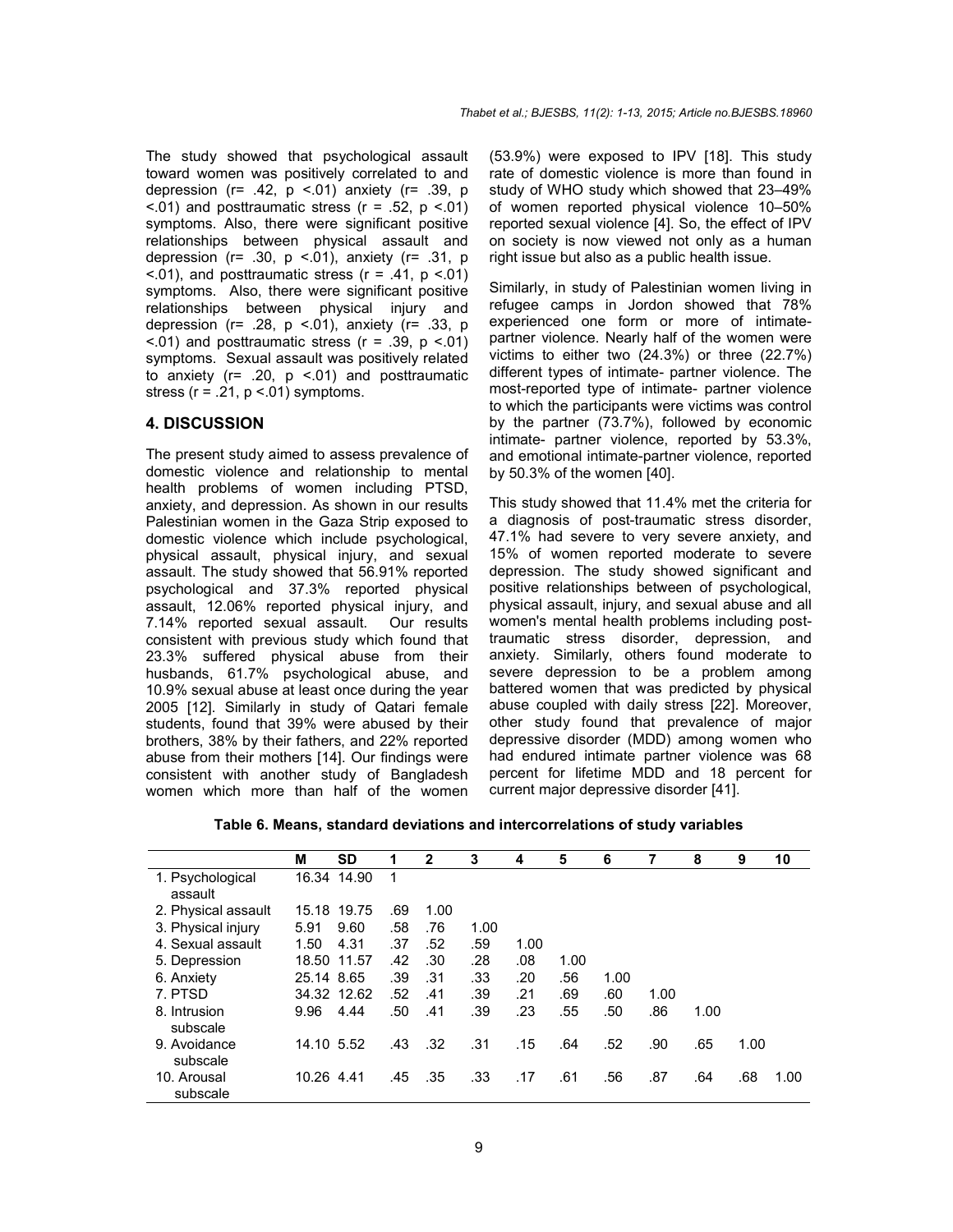Similarly the relationship between the domestic violence and mental health status of women previously reported in the literature, domestic violence has a significant impact on women's mental health [26,27,28,31,32,42]. Also, in another study researcher found that among a cohort of primarily African American women, those who were both HIV-positive and experienced any IPV over their lifetime were 7.0 times more likely to report problems with depression, 4.9 times more likely to report problems with anxiety, and 12.55 times more likely to have attempted to commit suicide compared to women who did not experience IPV or were HIV-negative [43]. Some investigators found that women who had experienced IPV were over three times more likely than women without a trauma history to experience depression [44]. Furthermore, in their comparison study showed that the severity of symptoms was higher in the IPV depressive and the IPVdepressive/PTSD groups than in both the nonabused and the IPV -no-symptoms groups. Also, results showed that the prevalence of emotional disorders, anxiety, and somatoform disorders was 22.8%, 24.8%, and 16.9%, respectively [45]. Recently, other showed that the majority of women exhibited depressive symptoms (73%), findings have also shown, more severe physical and sexual IPV was found to be associated with depression in this sample of low-income abused women, which is consistent with prior research examining women experiencing IPV [17]. Moreover, in study of 50 women survivors of IPV showed that over half of women were experiencing either PTSD, clinical depression, or both at the time they were interviewed. Thirty six percent had active PTSD, 48% had depression, and 30% had both [46]. This study results were consistent with study of 308 Chinese women survivors of IPV recruited at community setting and at domestic violence shelters showed that psychological abuse was associated with mental health problems (depressive and PTSD symptoms) and also physical health problems (chronic pain) [47].

# **5. CONCLUSION**

Our study highlights implications for mental health service management of women victims of domestic violence in the Palestinian society. To reduce the risk of adverse family and community violence, care plans should be in place to manage risk and specify action if a crisis does occur. Our findings suggest that a unifying approach overcoming the health issues of domestic violence survivors. This systems approach should take their needs into account, offer high-quality, timely, and sensitive physical and mental health care, and provide effective referrals to other formal support systems. Until these needs are incorporated into the health care system itself, survivors will continue to suffer the health consequences of violence, despite their universal access to care.

Other programs should be designed to include components aimed at reducing women's use of avoidance coping. In addition we should focus on interventions that promote problem-focused coping and social support coping enhance selfefficacy and lead to more positive adjustment. Also, interventions should be designed as well to promote use of these more active approaches to coping with relationship conflict.

Findings suggest that future research should examine women's experience other types of violence such as political and community and their resilience and coping with such problem. It would be useful to examine subtypes of using violence and being victimized (i.e., physical, sexual, and psychological) because investigations at this more discrete level may reveal differential patterns of relationships among variables depending on the type of violence.

# **CONSENT**

All authors hereby declare that study had been examined and approved by the appropriate ethics committee and have therefore been performed in accordance with the ethical standards laid down in the 1964 Declaration of Helsinki.

# **COMPETING INTERESTS**

Authors have declared that no competing interests exist.

# **REFERENCES**

- 1. The United Nations Relief and Works Agency for Palestine Refugees in the Near East (UNRWA). Facts and figures. Available:http://www.unrwa.org/where-wework/gaza-strip (Accessed 7 July 2015)
- 2. Etienne GK. World report on violence and health. World Health Organization. Geneva: Swizerland; 2002;1. Available:http://www.who.in/violenceinjury-prevention/pdf (Accessed 7 July 2015)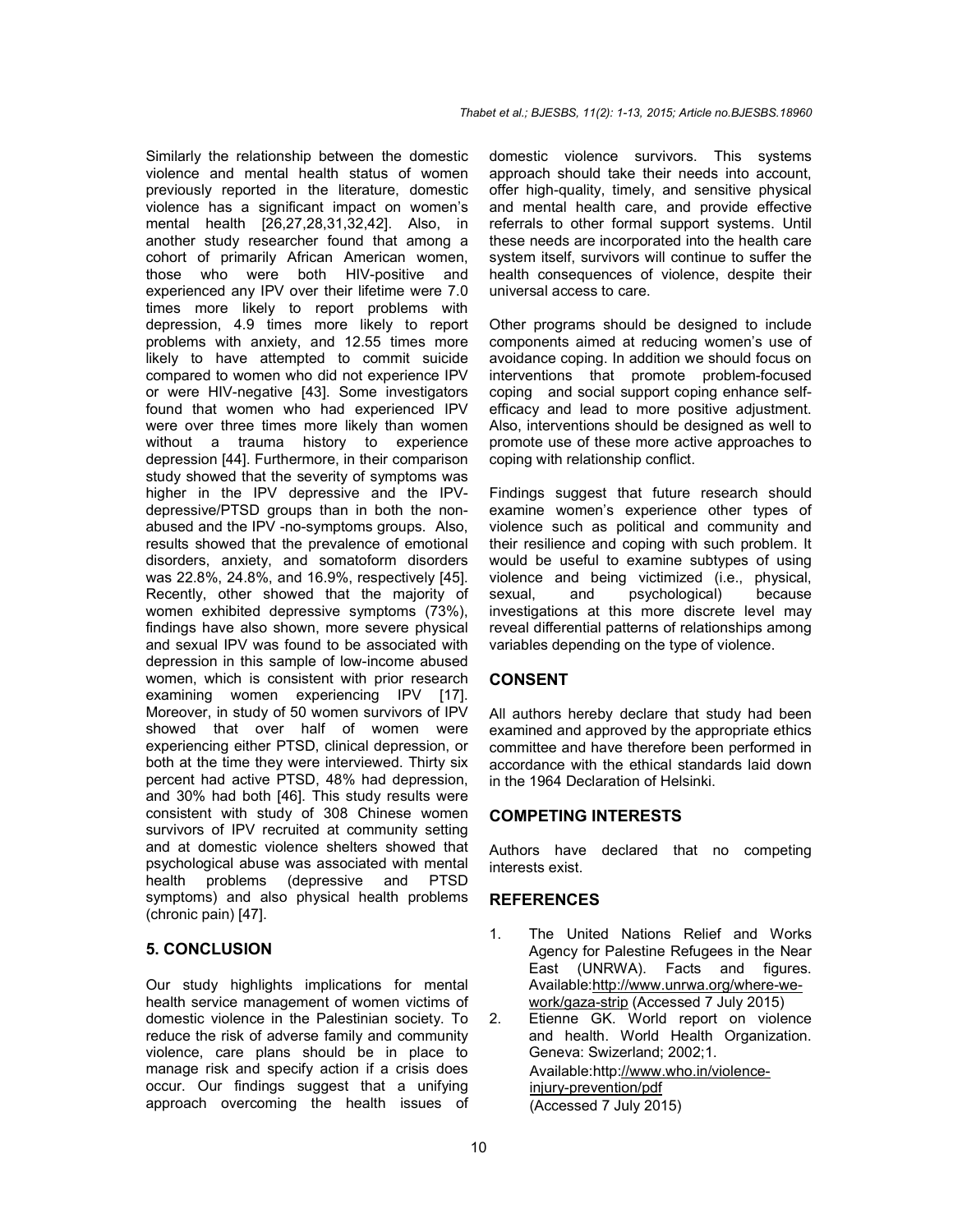- 3. Rodriguez MA, Bauer HM, McLough-lin E, Grumbach K. Screening and intervention for intimate partner abuse. JAMA. 1999; 282:468-474.
- 4. Hussain R, Khan A. Women's perceptions and experiences of sexual violence in marital relationships and its effect on reproductive health. Health Care for Women International. 2008;29:468-483.
- 5. Haj-Yahia M, de Zoysa R. Rates and psychological effects of exposure to family violence among Sri Lankan university students. Child Abuse & Neglect. 2008; 32(10):994-1002.
- 6. Haj-Yahia M. Wife abuse and battering in the sociocultural context of Arab society Family Process. 2000;39:237-255.
- 7. Haj-Yahia M. Perceptions of abusive and violent husbands by engaged Arab men in Israel. The Journal of Social Psychology. 1998;138(6):772-786.
- 8. Assaf S, Chaban S. Domestic violence against single, never-married women in the occupied Palestinian territory. Violence Against Women. 2013;19(3 ):422-441.
- 9. Maziak W, Asfar T. Physical abuse in lowincome women in Aleppo, Syria. Health Care for Women International. 2003;24: 313-326.
- 10. Cwikel J, Lev-Wiesel R, Al-Krenawi A. The physical and psychosocial health of Bedouin Arab women in the Negev region of Israel. Violence against Women. 2003; 9:240-257.
- 11. Ministry of Health. Central Organization for Statistics & Information Technology, Ministry of Health Kurdistan, Kurdistan Regional Statistics Office, & WHO Iraq. Iraq family health survey report (IFHS, 2006/7); 2007. Iraq: World Health Organization.
- 12. Palestinian Central Bureau of Statistics. Domestic violence survey main findings:<br>Summary of findings; 2006. Summary of Available:www.pcbs.gov.ps/ Portals/ PCBS/ Downloads/ (Accessed 7 July 2015)
- 13. Almosaed N. Violence against women: A cross-cultural perspective Journal of Muslim minority affairs. 2004;24(1):67-88.
- 14. Al-Ghanim KA. Violence against women in Qatari society. Journal of Middle East Women's Studies. 2009;5(1):80-93.
- 15. National research on domestic violence against women in Turkey; 2009. Available:www.hips.hacettepe.edu.tr/eng/... /2008-TDVAW\_Main\_Report.pd (Accessed

7 July 2015)

- 16. Ministerio DS, Política Social e Igualdad. IV informe anual del observatorio estatal de violencia contra la mujer. IV Annual Report by the National Observatory on Violence against Women; 2011. Available:http://www.msssi.gob.es/ssi/ violencia Genero/ publicaciones/ colecciones/PDFS\_COLECCION/libro\_14 IV\_ InformeAnual\_Ingles. pdf
- 17. Illangasekare SL, Burke JG, McDonnell KA, Gielen AC. The impact of intimate partner violence, substance use, and HIV on depressive symptoms among abused low-income urban women. Journal of Interpersonal Violence. 2013;28(14):2831- 2848.
- 18. Hossain A, Sumi NS, Haque A, Bari B. Consequences of intimate partner violence against women on under-five child mortality in Bangladesh. Journal of Interpersonal Violence. 2014;29(8):1402-1417.
- 19. Hou W, Wang H, Chungb H. Domestic violence against women in Taiwan: Their life-threatening situations, post-traumatic responses, and psycho-physiological symptoms. An interview study. International Journal of Nursing Studies. 2005;42:629- 636.
- 20. Campbell JC. Health consequences of intimate partner violence. The Lancet. 2002;359(9314):1331-1336.
- 21. Woods SJ. Prevalence and patterns of post-traumatic stress in abused and postabused women. Issues in Mental Health Nursing. 2000;21:309-324. World Health Organization. Switzerland.
- 22. Campbell JC, Lewandowski LA. Mental and physical health effects of intimate partner violence on women and children Psychiatric Clinics of North America. 1994; 20(2):353-374.
- 23. Zlotnick C, Johnson DM, Kohn R. Intimate<br>partner violence and long-term and long-term psychosocial functioning in a national sample of American women. Journal of Interpersonal Violence. 2006; 21:262-275.
- 24. Duxbury F. Recognising domestic violence in clinical practice using the diagnoses of posttraumatic stress disorder, depression and low self-esteem. British Journal of General Practice. 2006;294-300.
- 25. Hampton RL, Carrillo R, Kim J. Domestic violence at the margins: Readings on race, class, gender, and culture. New Brunswick, NJ: Rutgers University Press. Domestic violence in African American communities.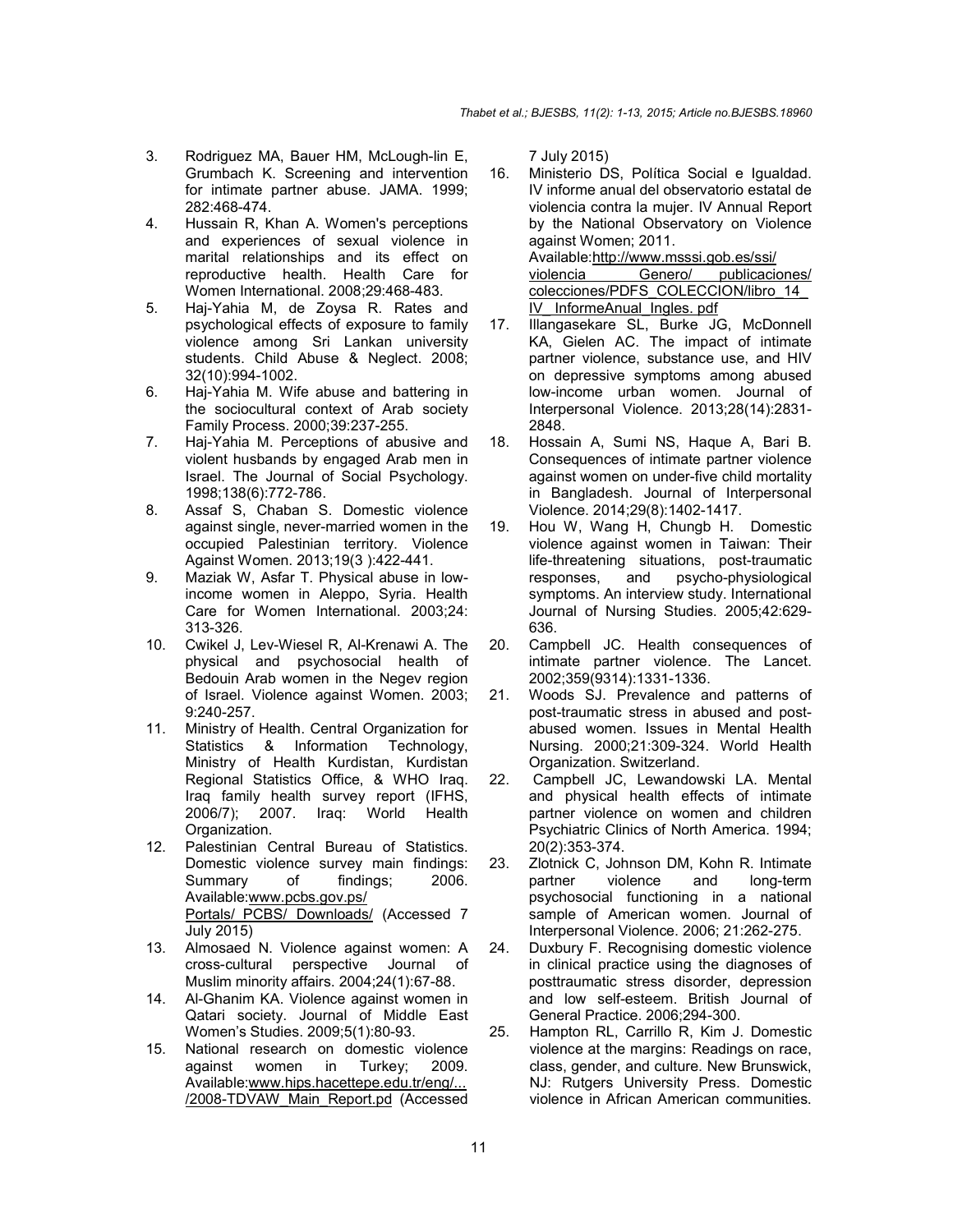In B. E. Richie, N. J. Sokoloff, C. Pratt (Eds.). 2005;127-141.

- 26. Beck JG, McNiff J, Clapp JD, Olsen SA, Avery ML, Hagewood JH. Exploring negative emotion in women experiencing intimate partner violence. Shame, guilt, and PTSD behavior therapy. 2011;42:740-750. DOI: 710.1016/j. beth.2011.1004.1001.
- 27. Devries K, Watts C, Yoshihama M, Kiss L, Schraiber LB, Deyessa N, WHO. Multicountry study team. Violence against women is strongly associated with suicide attempts: Evidence from the WHO multicountry study on women's health and domestic violence against women. Social Science and Medicine. 2001;73:79-86. DOI: 10.1016/ j.socscimed.
- 28. Ellsberg M, Jansen H, Heise L, Watts CH, Garcia-Moreno C. Intimate partner violence and women's physical and mental health in the WHO multi country study on women's health and domestic violence: An observational study. The Lancet. 2008; 371:1165-1172.
- 29. Golier JA, Yehuda R, Bierer LM, Mitropoulou V, New AS, Schmeidler J. The relationship of borderline personality disorder to posttraumatic stress disorder and traumatic events. American Journal of Psychiatry. 2003;160:2018-2024.
- 30. Heru AM, Stuart GL, Rainey S, Eyre J, Recupero PR. Prevalence and severity of intimate partner violence and associations with family functioning and alcohol abuse in psychiatric inpatients with suicidal intent. Journal of Clinical Psychiatry. 2006;67:23- 29.
- 31. La Flair LN, Bradshaw CP, Campbell JC. Intimate partner violence/ abuse and depressive symptoms among female health care workers: Longitudinal findings Women's Health Issues. 2012;22:53-59.
- 32. Pico-Alfonso MA, Garcia-Linares MI, Celda-Navarro N, Blasco-Ros C, Echeburúa E, Martinez M. The impact of physical, psychological, and sexual intimate male partner violence on women's mental health: Depressive symptoms, posttraumatic stress disorder, state anxiety, and suicide. Journal of Women's Health Issues. 2006;15:599-611. DOI: 510.1089/jwh.
- 33. Pico-Alfonso MA, Echeburúa E, Martinez M. Personality disorder symptoms in women as a result of chronic intimate male

partner violence. Journal of Family Violence. 2008;23:577-588.

- 34. Straus MA, Hamby SL, Boney-McCoy S, Sugarman DB. The revised conflict tactics scales (CTS-2). Journal of Family Issues. 1996;17(3 ):283-316.
- 35. Blanchard EB, Alexandr JJ, Buckley TC, Forneris CA. Psychometric properties of the PTSD checklist (PCL). Behaviour Research and Therapy. 1996;34(8):669- 673.
- 36. Thabet AA, Abu Tawahina, A, El Sarraj E, Vostanis P. Exposure to war trauma and PTSD among parents and children in the Gaza Strip. European Child & Adolescent Psychiatry. 2008;17:191-199.
- 37. Taylor JA. Personality scale of manifest anxiety. Journal of Abnormal and Social Psychology.1953;48(2):285-290.
- 38. Beck AT, Steer RA, Garbin MG. Psychometric properties of the beck depression inventory twenty-five years of evaluation. Clinical Psychology Review. 1988;8:77-100.
- 39. Abdel-Khalek AM. Internal consistency of an Arabic adaptation of the beck depression inventory in four Arab countries. Psychological Reports. 1998;82:264-266.
- 40. Al-Modallal H1, Abuidhail J, Sowan A, Al-Rawashdeh A. Determinants of depressive symptoms in Jordanian working women. J Psychiatr Ment Health Nurs. 2010;17(7): 569-576.

DOI: 10.1111/j.1365-2850.2010.01562.x.

- 41. Stein MB, Kennedy C . Major depressive<br>and post-traumatic stress disorder and post-traumatic stress comorbidity in female victims of intimate partner violence. Journal of Affective Disorders. 2001;66:133-138.
- 42. Stuart GL, Moore TM, Gordon KP, Ramsey SE, Kahler CW. Psychopathology in women arrested for domestic violence Journal of Interpersonal Violence. 2006; 21:376-389.
- 43. Gielen A, McDonnell KA, O'Campo PJ, Burke JG. Suicide risk and mental health indicators: Do they differ by abuse and HIV status? Women's Health Issues. 2005; 15(2):89-95.
- 44. Bonomi AE, Anderson ML, Reid RJ, Rivara FP, Carrell D, Thompson RS. Medical and psychosocial diagnoses in women with a history of intimate partner violence. Arch Intern Med. 2009;169(18):1692-1697. DOI: 10.1001/archinternmed.